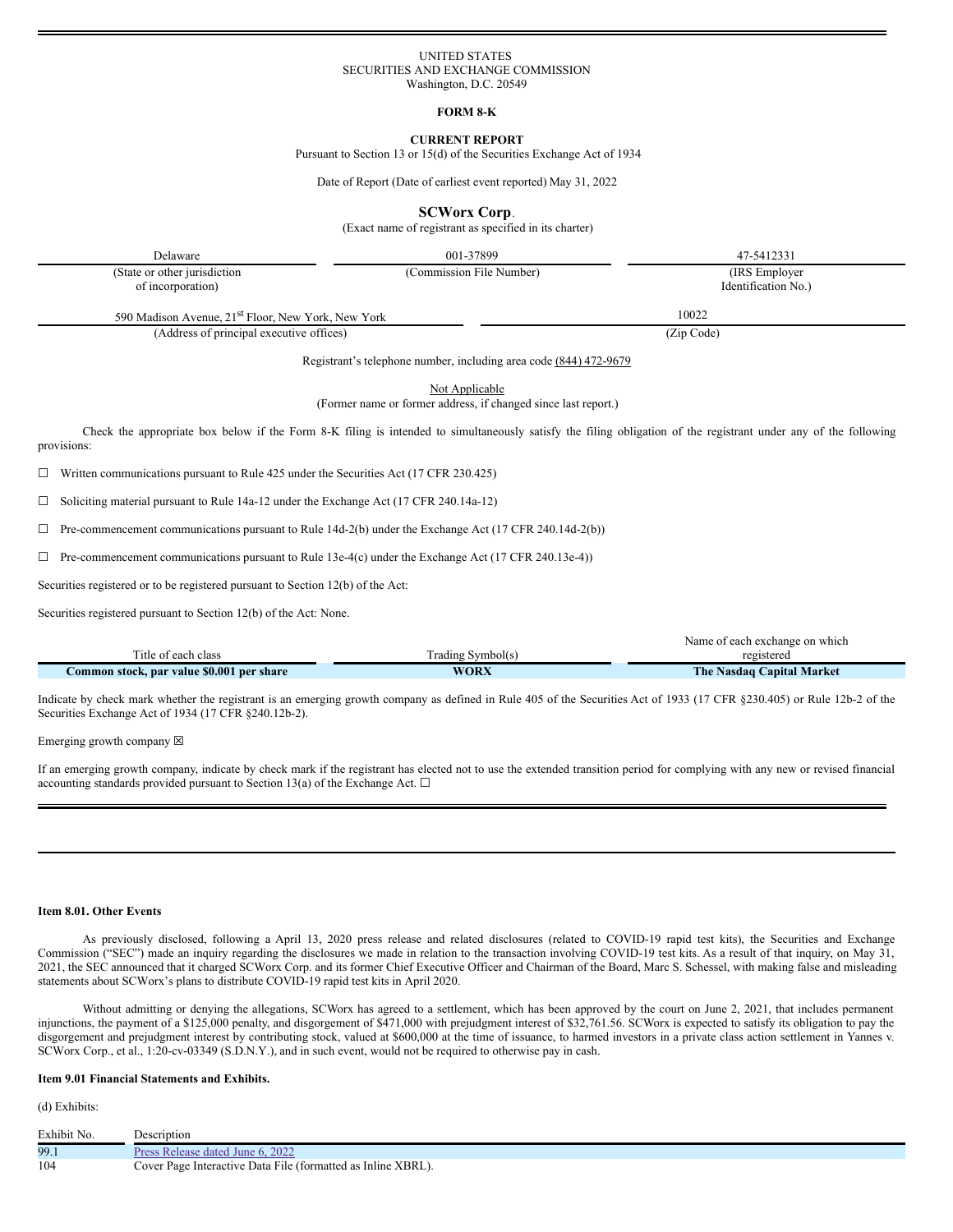# SIGNATURE

Pursuant to the requirements of the Securities Exchange Act of 1934, the Registrant has duly caused this report to be signed on its behalf by the undersigned hereunto duly authorized.

2

SCWorx Corp.

Dated: June 8, 2022 **By:** /s/ Timothy A. Hannibal

Timothy A. Hannibal President and Chief Executive Officer